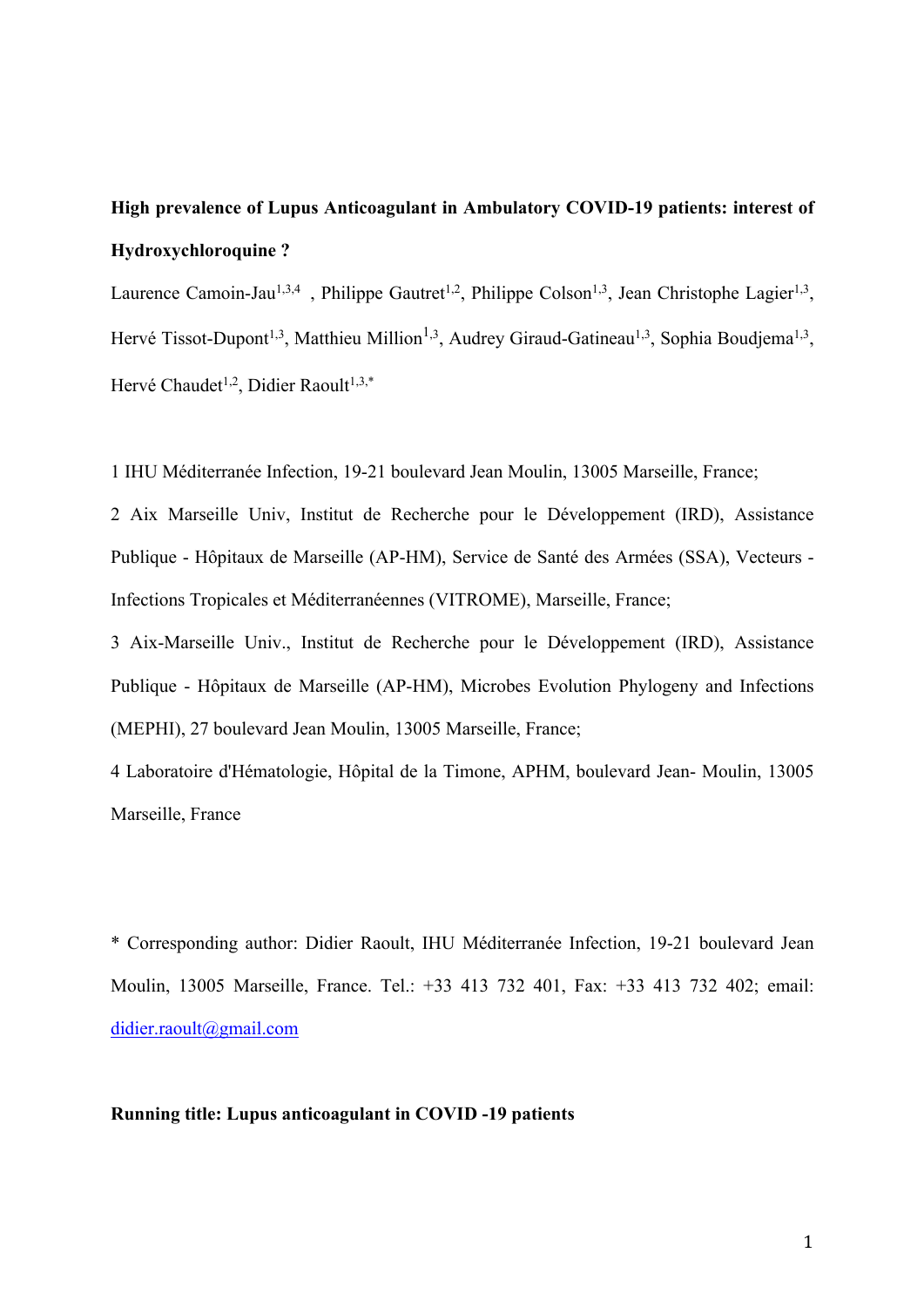# **Abstract**

Detection of lupus anticoagulant (LAC) was performed from June 15 to August 2020 for patients suspected of having COVID-19 and in people who had been in contact with confirmed cases in the Institut Hospitalo-Universitaire Mediterranee Infection in France. A high prevalence of LAC was detected among ambulatory and hospitalized patients.

## **Key words**

Lupus anticoagulant, COVID-19, hydroxychloroquine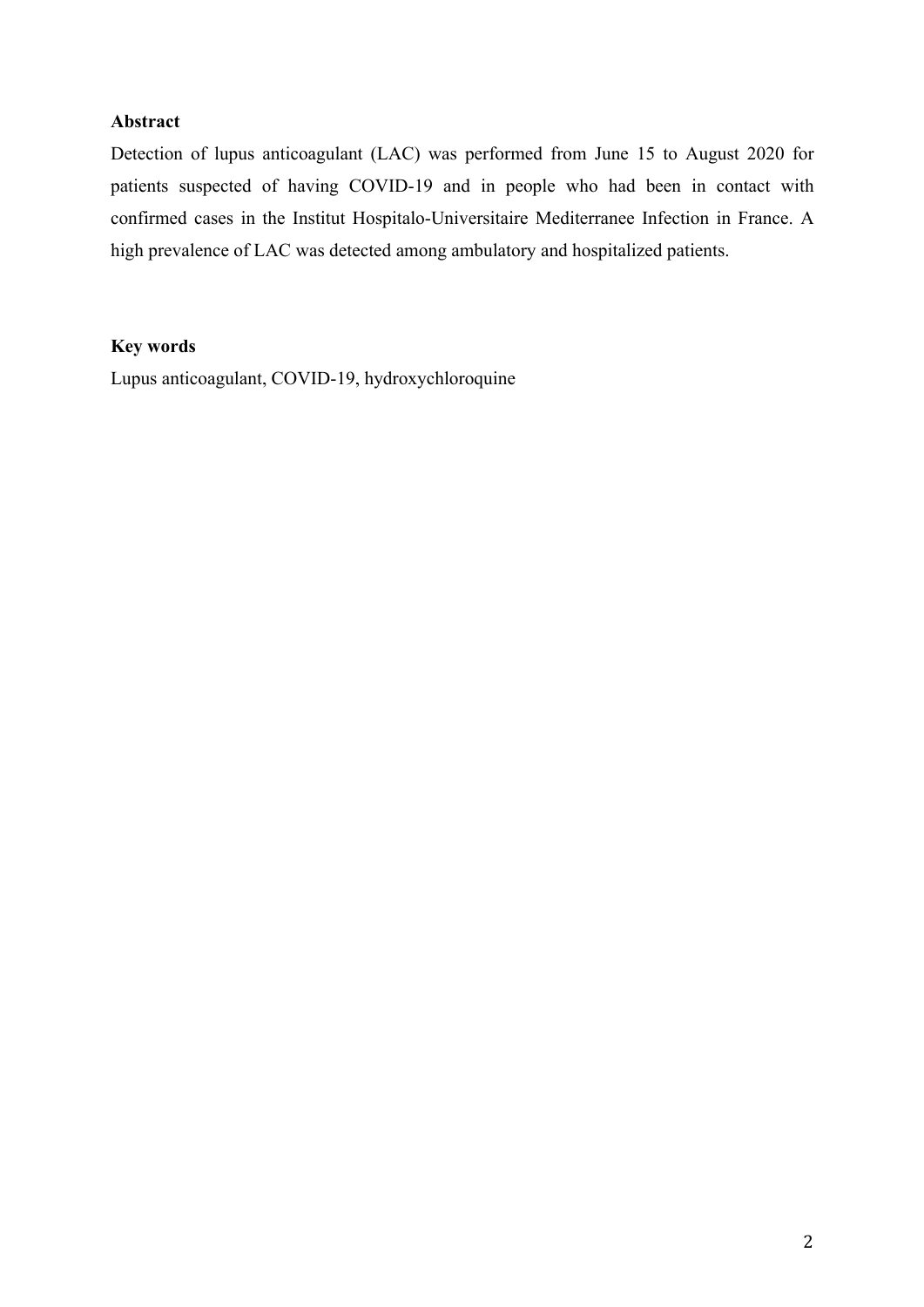#### **Introduction**

Evidence of abnormal coagulation parameters associated with COVID-19 appeared in early reports from China (1). The most prevalent hemostatic abnormalities observed are mild thrombocytopenia and increased fibrinogen and D-Dimers. Elevated D-Dimers on admission is associated with increased mortality (2). A high prevalence of lupus anticoagulant (LAC) was reported in COVID-19 patients, notably in critically ill COVID-19 patients (3). An association between thrombosis and the presence of LAC in critically ill COVID-19 was suggested but has not yet been demonstrated (3)*.* 

In Marseilles, our institute has adopted a strategy of early and massive screening for SARS-CoV-2 infection. Detection of LAC was performed in patients with suspected or having COVID-19. The aim of this study was to evaluate the prevalence of LAC in COVID-19 patients between 15 June and 30 August 2020.

# **Methods**

#### **Patients and study design**

The study was conducted in the Institut Hospitalo-Universitaire (IHU) Mediterranée Infection (https://www.mediterranee-infection. com/), Assistance Publique-Hôpitaux de Marseille (AP-HM), Southern France, from June 15 to August 2020. As previously described, we performed early massive PCR screening, both for patients suspected of having COVID-19 and for those who were in contact with confirmed cases. Viral load was analysed by qPCR from naso-pharyngeal swabs (Million) on admission prior to treatment. Demographic parameters (age, gender) and outcomes (hospitalization or ambulatory) were collected. Hospitalization was decided on the basis of clinical severity (2). The biological data collected were platelets, lymphocytes and eosinophils counts, prothrombin time, fibrinogen and D-Dimer.

## **Laboratory tests**

Lupus anticoagulant (LA) was determined as recommended by International Society of Thrombosis and Haemostasis (ISTH) (4) using diluted Russel Viper Venom Time (dRVVT)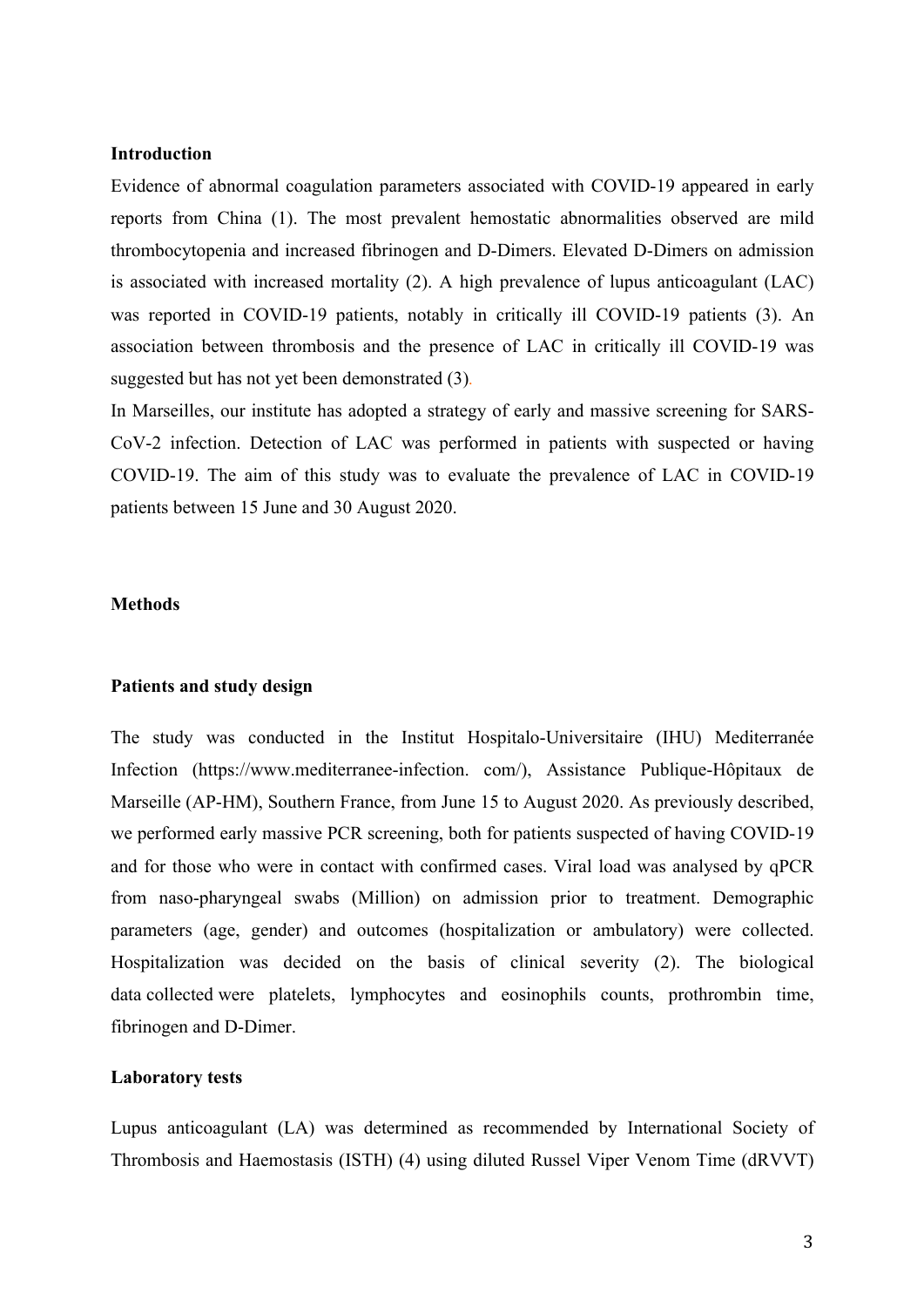by Hyphen BioMed® (Neuville-sur-Oise, France). The Rosner Index (RI) was calculated and was considered positive when  $RI > 15$ . Results of dRVVT were expressed with a Normalized Ratio (NR) (positive value :  $> 1.2$ ).

#### **Statistical methods**

Data were obtained retrospectively from patient files. All statistical analyses were carried out using R [R Core Team. R: A language and environment for statistical computing. R Foundation for Statistical Computing, Vienna, Austria, 2020. URL: https://www.Rproject.org/]. Fisher's exact test was used to compare the differences between proportions (unilateral test used when indicated). Quantitative data means were compared using Student's t-test or Wilcoxon's rank test. The multifactorial analysis was performed using Factor Analysis for Mixed Data (FAMD) (5). A p-value  $\leq$  0.05 was considered as statistically significant.

#### **Ethics statement**

Data presented herein were collected retrospectively from the routine care setting using the electronic health recording system of the hospital. This non-interventional retrospective study was approved by our institutional review board committee (Mediterranée Infection N: 2020– 021). The analysis of the collected data followed the reference methodology MR-004 registered on NMR 5010010520 in the AP-HM register.

# **Results**

Over the period from June 15 to August 30, 2020, 1194 patients were detected positive for COVID-19. Only a minority of patients was hospitalized (3.8 %) (Table 1). Compared to ambulatory patients, inpatients were older, had significantly lower platelet and eosinophil levels, and significantly higher fibrinogen and D-dimer levels. Considering ambulatory patients, prevalence of positive DRVVT test was 25.5 %. Interestingly, 62 % of hospitalized patients had a positive DRVVT ( $p = 1.05 \, 10^{-6}$ ) compared to ambulatory patients.

## **Discussion**

,

To the best of our knowledge, we report here for the first time a high prevalence of LAC in ambulatory COVID-19 patients.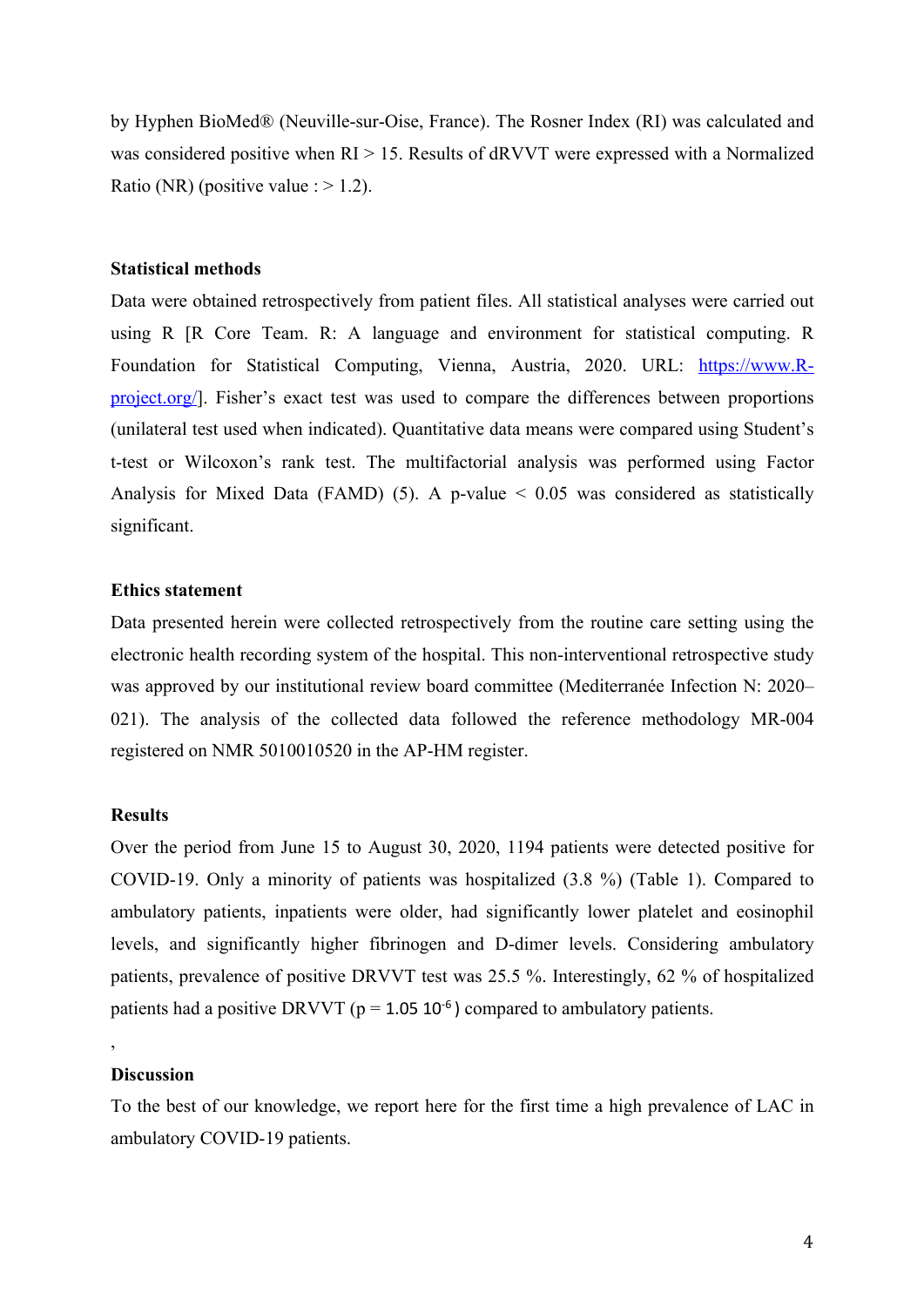Between June 15 and August 30, a minority of patients were hospitalized. Although an increase in fibrinogen and D-Dimer was observed, their levels were lower than those observed in late winter and spring (2). However, 62% of them have DRVVT test positive. More interestingly, 25% of ambulatory patients were also positive for DRVVT test. DRVTT test is the more specific test for detecting LAC in patients with high risk of thrombosis (ISTH). This test was performed at low and high phospholipid concentrations, as recommended by ISTH. None of the patients were treated by anticoagulant at the time of blood puncture and patients presented a moderate inflammatory state.

The occurrence of LAC during viral infections is described in many viral infections, notably during HIV, hepatitis C, CMV, Varicella zoster virus and EBV infections. Prevalence of LAC was variable depending on the virus and the severity of the disease (6).

With regard to COVID-19, a prevalence of positive DRVVT tests, ranging from 45% to 82%, has been previously reported critically ill patients with COVID-19 (3, 7).

Actually, the role of LAC in hypercoagulabilty state observed in critically COVID patients is uncertain. We report here for the first time these abnormalities in ambulatory patients. Regarding their prothrombotic action, these coagulation abnormalities might justify HCQ treatment. Indeed, *in vitro* and animal models have demonstrated that HCQ had several antithrombotic effects (8). Several clinical studies have highlighted the value of HCQ for the prevention of thrombosis in antiphospholipid syndrome (9,10).

Our study presents limitations. The detection of LAC was performed at time of COVID-19 diagnosis and a second LAC detection needs to be performed within twelve weeks. Indeed, Siguret *et al*, underlined in a small cohort that LAC appeared labile (7). Moreover, we need to correlate our results with the occurrence of thrombotic events.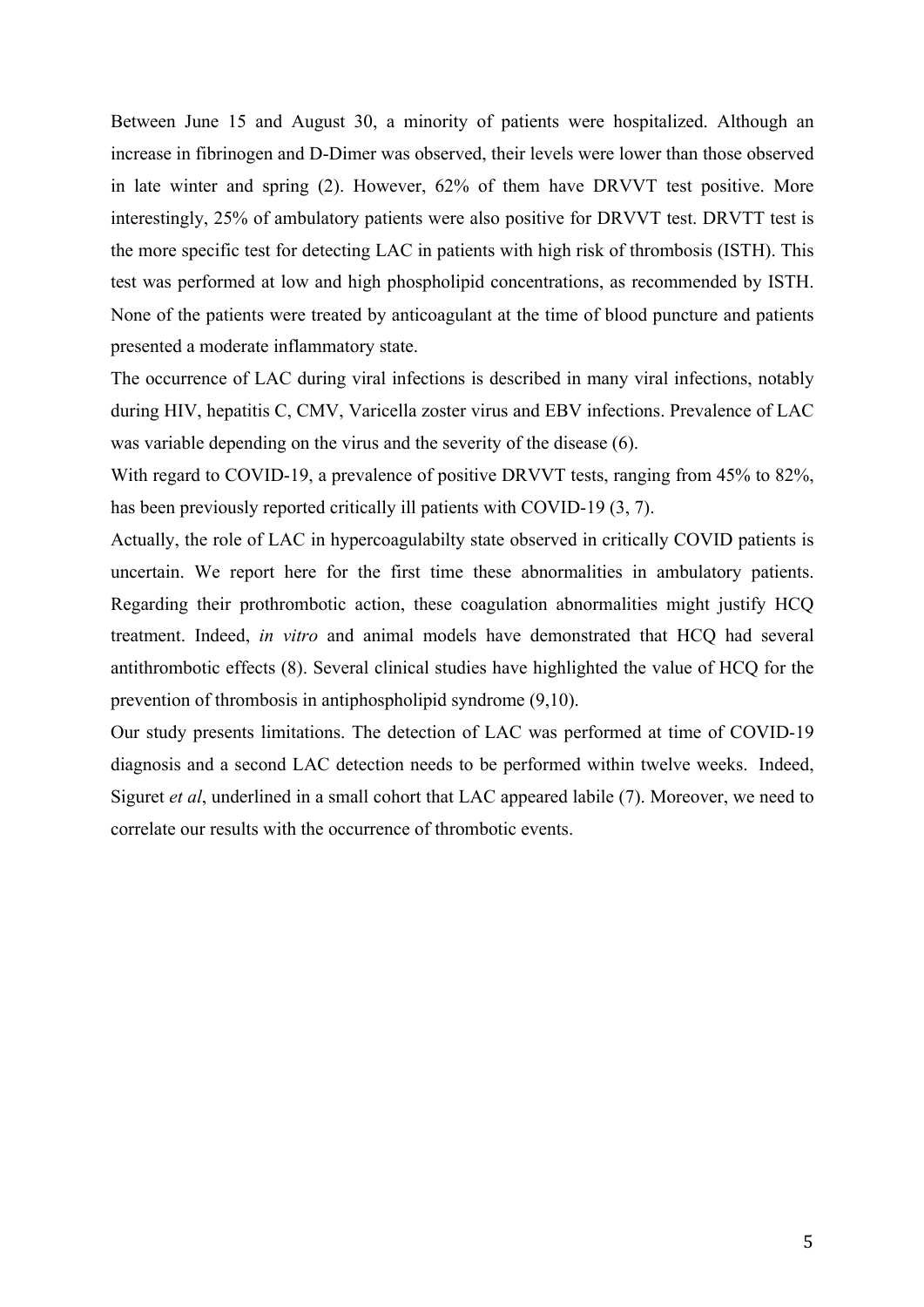## **References**

- 1. Zhou F, Yu T, Du R, Fan G, Liu Y, Liu Z et al. Clinical course and risk factors for mortality of adult inpatients with COVID-19 in Wuhan, China: a retrospective cohort study. Lancet 2020; 395: 1054-62
- 2. Lagier JC, Million M, Gautret P, Colson P, Cortaredona S, Giraud-Gatineau A, Honoré S, Gaubert JY, Fournier PE, Tissot-Dupont H, Chabrière E, Stein A, Deharo JC, Fenollar F, Rolain JM, Obadia Y, Jacquier A, La Scola B, Brouqui P, Drancourt M, Parola P, Raoult D. Outcomes of 3,737 COVID-19 patients treated with hydroxychloroquine/azithromycin and other regimens in Marseille, France: A retrospective analysis.; IHU COVID-19 Task force.Travel Med Infect Dis. 2020 25; 36:101791. doi: 10.1016/j.tmaid.2020.101791
- 3. Helms J, Taquard C, Severac F, et al; CRICSTRIGGERSEP Group(Clinical Research in Intensive Care and Sepsis Trial Group for Global Evaluation and Research in Sepsis). High risk of thrombosis in patients with severe SARS- CoV-2 infection: a multicenter prospective cohort study. Intensive Care Med. 2020; 46:1089-1098. doi:10. 1007/s00134-020-06062-x
- 4. Pengo V, Tripodi A, Reber G, Rand JH, Ortel TL, Galli M, et al. Update of the guidelines for lupus anticoagulant detection. J Thromb Haemost. 2009; 7:1737-40.
- 5.Pages J. Multiple factor analysis by example using R, Chapman & Hall Edn. Londont: CRC Press, 2014.
- 6. Martirosyan A, Amino R and Manukya G. Environmental Triggers of Autoreactive Responses: Induction of Antiphospholipid Antibody Formation. Frontiers in Immunology 2019, 10 : 1609
- 7. Siguret V, Voicu S, Neuwirth M, Delrue M, Gayat E, Stépanian A, Mégarbane B.Are antiphospholipid antibodies associated with thrombotic complications in critically ill COVID-19 patients? Thromb Res. 2020; 195:74-76
- 8. Edwards MH, Pierangeli S, Liu X, Barker JH, Anderson G, Nigel HE. Hydroxychloroquine reverses thrombogenic properties of antiphospholipid antibodies in mice. Circulation 1997; 96 : 4380-4 https://doi.org/10.1161/01.CIR.96.12.4380.
- 9. Schmidt-Tanguy A, Voswinkel J, Henrion D, Subra JF, Loufrani L, Rohmer V, et al. Antithrombotic effects of hydroxychloroquine in primary antiphospholipid syndrome patients. J Thromb Haemost 2013;11: 1927–1929. 10.1111/jth.12363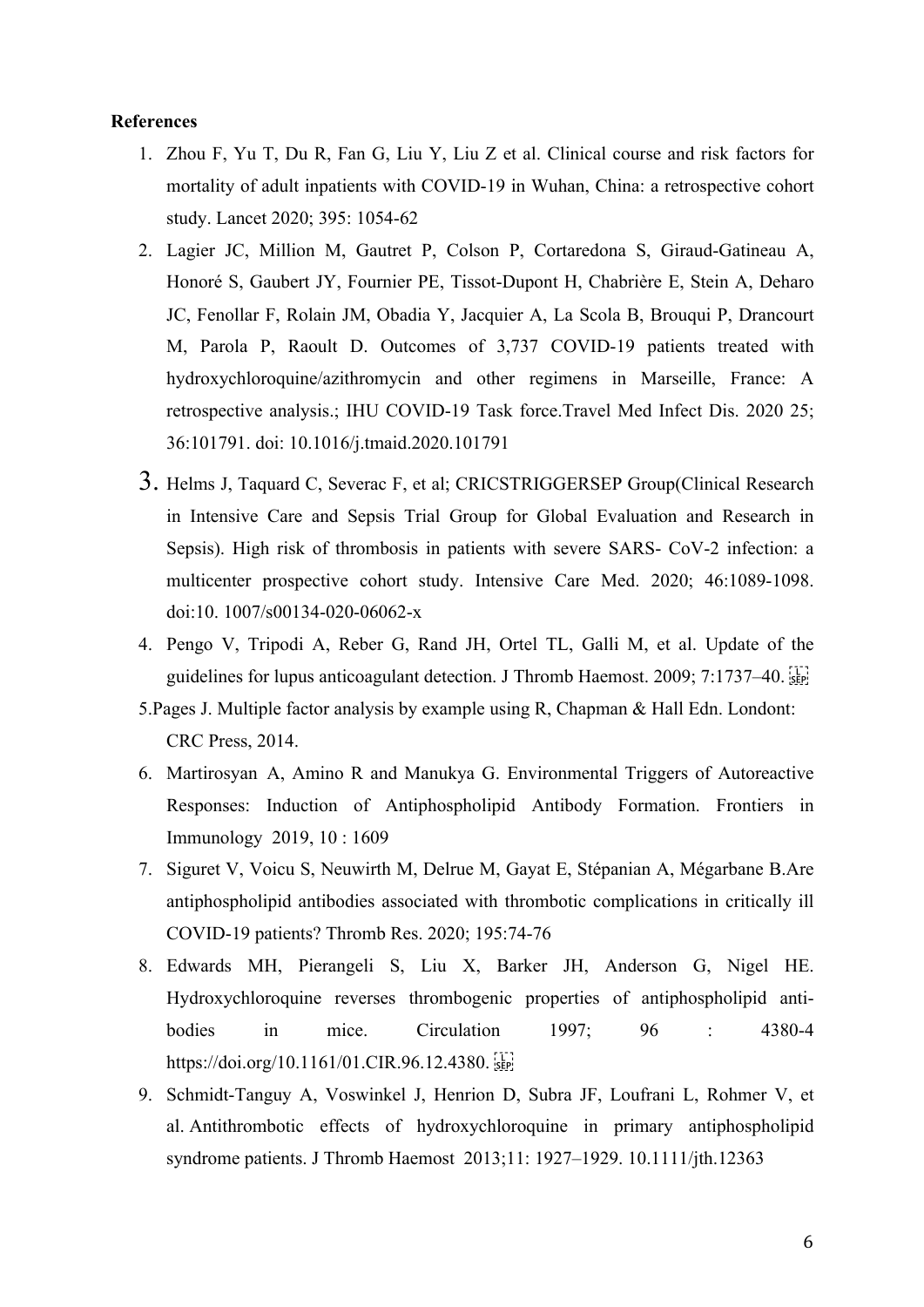10. Kravvariti E, Koutsogianni A, Samoli, E, Sfikakis PP, Tektonidou MG.. The effect of hydroxychloroquine on thrombosis prevention and antiphospholipid antibody levels in primary antiphospholipid syndrome: A pilot open label randomized prospective study. Autoimmunity Reviews 2020; 19: 102491

# **Competing interest**

The authors declare that they have no competing interests.

# **Acknowledgments:**

The authors